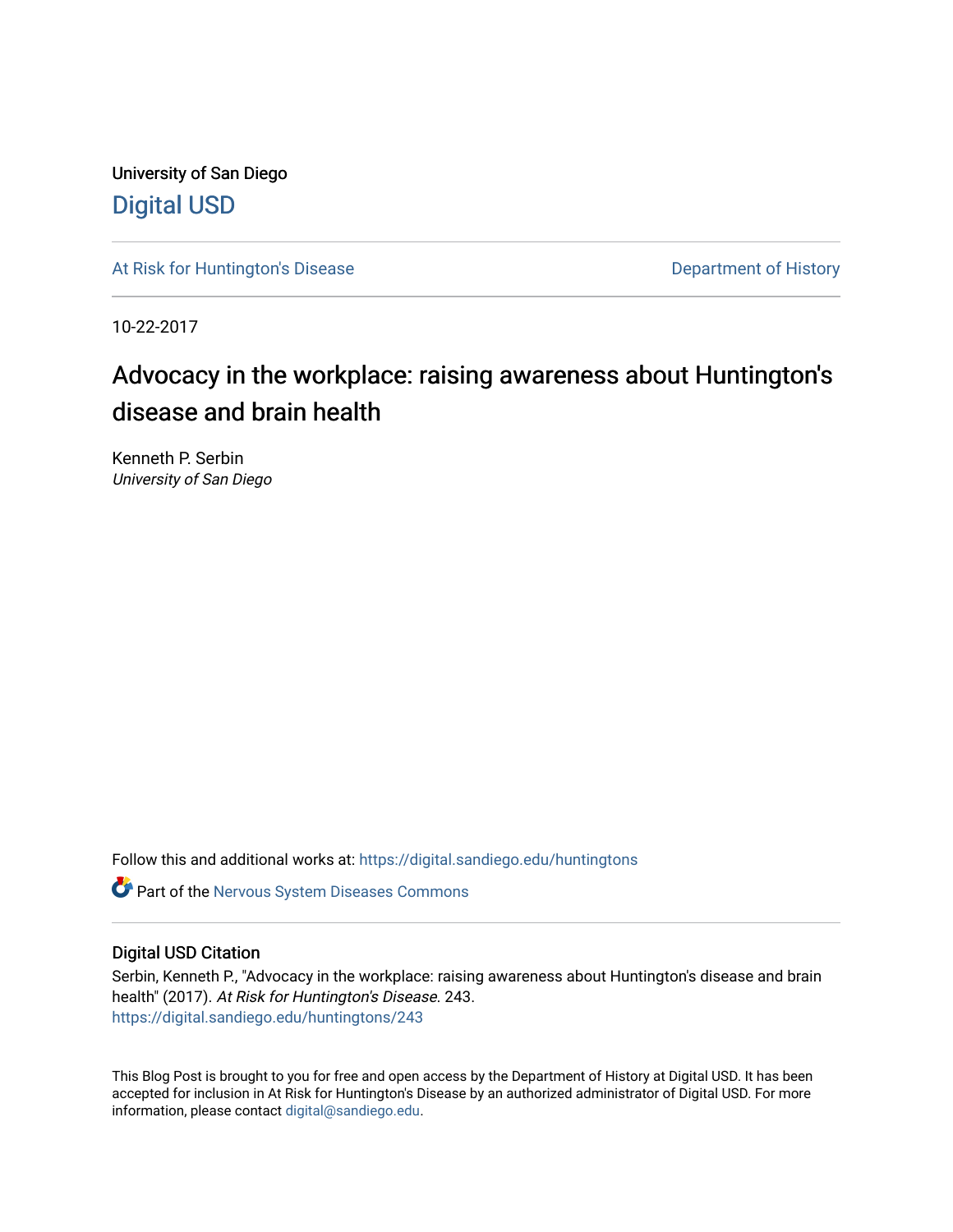### More **[Create Blog](https://www.blogger.com/home#create) [Sign In](https://www.blogger.com/)**

# [At Risk for Huntington's Disease](http://curehd.blogspot.com/)

*HD is a genetically caused brain disorder that causes uncontrollable bodily movements and robs people's ability to walk, talk, eat, and think. The final result is a slow, ugly death. Children of parents with HD have a 50-50 chance of inheriting the disease. There is no cure or treatment.*

### Blog Archive

- $\blacktriangleright$  [2021](http://curehd.blogspot.com/2021/)(12)
- $\blacktriangleright$  [2020](http://curehd.blogspot.com/2020/) (16)
- $2019(19)$  $2019(19)$
- $\blacktriangleright$  [2018](http://curehd.blogspot.com/2018/) (16)
- $2017(14)$  $2017(14)$ 
	- [►](javascript:void(0)) [December](http://curehd.blogspot.com/2017/12/) (2)
	- [►](javascript:void(0)) [November](http://curehd.blogspot.com/2017/11/) (1)
	- [▼](javascript:void(0)) [October](http://curehd.blogspot.com/2017/10/) (1) Advocacy in the [workplace:](http://curehd.blogspot.com/2017/10/advocacy-in-workplace-raising-awareness.html) raising awareness about...
	- $\blacktriangleright$  [June](http://curehd.blogspot.com/2017/06/) (1)
	- $\blacktriangleright$  [May](http://curehd.blogspot.com/2017/05/) (4)
	- $\blacktriangleright$  [April](http://curehd.blogspot.com/2017/04/) (1)
	- $\blacktriangleright$  [March](http://curehd.blogspot.com/2017/03/)  $(1)$
	- $\blacktriangleright$  [February](http://curehd.blogspot.com/2017/02/) (2)
	- $\blacktriangleright$  [January](http://curehd.blogspot.com/2017/01/) (1)
- $\blacktriangleright$  [2016](http://curehd.blogspot.com/2016/) (13)
- $\blacktriangleright$  [2015](http://curehd.blogspot.com/2015/) (24)
- $\blacktriangleright$  [2014](http://curehd.blogspot.com/2014/) (24)
- $\blacktriangleright$  [2013](http://curehd.blogspot.com/2013/) (30)
- $\blacktriangleright$  [2012](http://curehd.blogspot.com/2012/) (26)
- $\blacktriangleright$  [2011](http://curehd.blogspot.com/2011/) (33)
- $\blacktriangleright$  [2010](http://curehd.blogspot.com/2010/) (26)
- $\blacktriangleright$  [2009](http://curehd.blogspot.com/2009/) (21)
- $\blacktriangleright$  [2008](http://curehd.blogspot.com/2008/) $(7)$
- $\blacktriangleright$  [2007](http://curehd.blogspot.com/2007/) $(7)$
- $\blacktriangleright$  [2006](http://curehd.blogspot.com/2006/) (4)
- $\blacktriangleright$  [2005](http://curehd.blogspot.com/2005/) (17)

### About Me **GENE [VERITAS](https://www.blogger.com/profile/10911736205741688185)**

View my [complete](https://www.blogger.com/profile/10911736205741688185) profile

### HD Links

[Huntington's](http://www.hdsa.org/) Disease Society of America [International](http://www.huntington-assoc.com/) Huntington **Association** [Huntington's](http://hddrugworks.org/) Disease Drug **Works** 

### SUNDAY, OCTOBER 22, 2017

## Advocacy in the workplace: raising awareness about Huntington's disease and brain health

In the fight to defeat Huntington's disease and other brain disorders, advocacy in the workplace can attract new allies, boost awareness, and serve as a bridge to resources for those facing HD.

November 4 will mark five years since I went public about my gene-positive HD status in my essay ["Racing Against the Genetic Clock,"](http://www.chronicle.com/article/Racing-Against-the-Genetic/135542) published in *The Chronicle of Higher Education*.

Before that day in 2012, I lived in the "terrible and lonely HD closet," with virtually nobody outside the HD community, family, and close friends aware of my family's struggles. My name appeared nowhere in the local, tri-annual HD newsletter that I wrote and edited from 2001-2007. I began this blog in 2005 with a pseudonym, "Gene Veritas," "the truth in my genes," a reflection of my status as an HD-gene carrier.

Starting with the *Chronicle* article, I have integrated my advocacy into my work as a professor at the [University of San Diego](http://www.sandiego.edu/cas/learning-communities//directory/biography.php?profile_id=87) (USD).

### **Bioethical challenges**

In 2014, I started collaborating with Laura Rivard, Ph.D., an adjunct professor in the USD Department of Biology who teaches a course on bioethics. One of her students, Nazin Sedehi, recorded a [video interview](http://knowgenetics.org/2015/09/12/interview-genetic-testing-for-huntingtons-disease-and-a-very-personal-decision/) of me recalling my family's experiences with genetic testing for two websites aimed at helping a general audience explore bioethical dilemmas.

I've spoken on HD to Dr. Rivard's class three times. In February 2016, I gave a presentation titled "Huntington's Disease and Bioethics: A Personal Case Study." The talk focused on how advances in medicine and biotechnology have provided new tools for understanding both human biology and the situation of HD-affected individuals and families.

"These changes – these huge transformations that we've been going through scientifically and socially – have put people in unprecedented predicaments and thus, they are creating new bioethical challenges," I stated. I reflected on how HD families faced decisions about predictive testing, family planning, abortion, suicide, euthanasia, and more.

You can watch my presentation in the video below. During the other class sessions, I provided commentary and answered questions after we watched the HBO documentary *[The Lion's Mouth Opens](http://www.lucywalkerfilm.com/THE-LION-S-MOUTH-OPENS)*, about young filmmaker-actress Marianna Palka's decision to get tested for HD.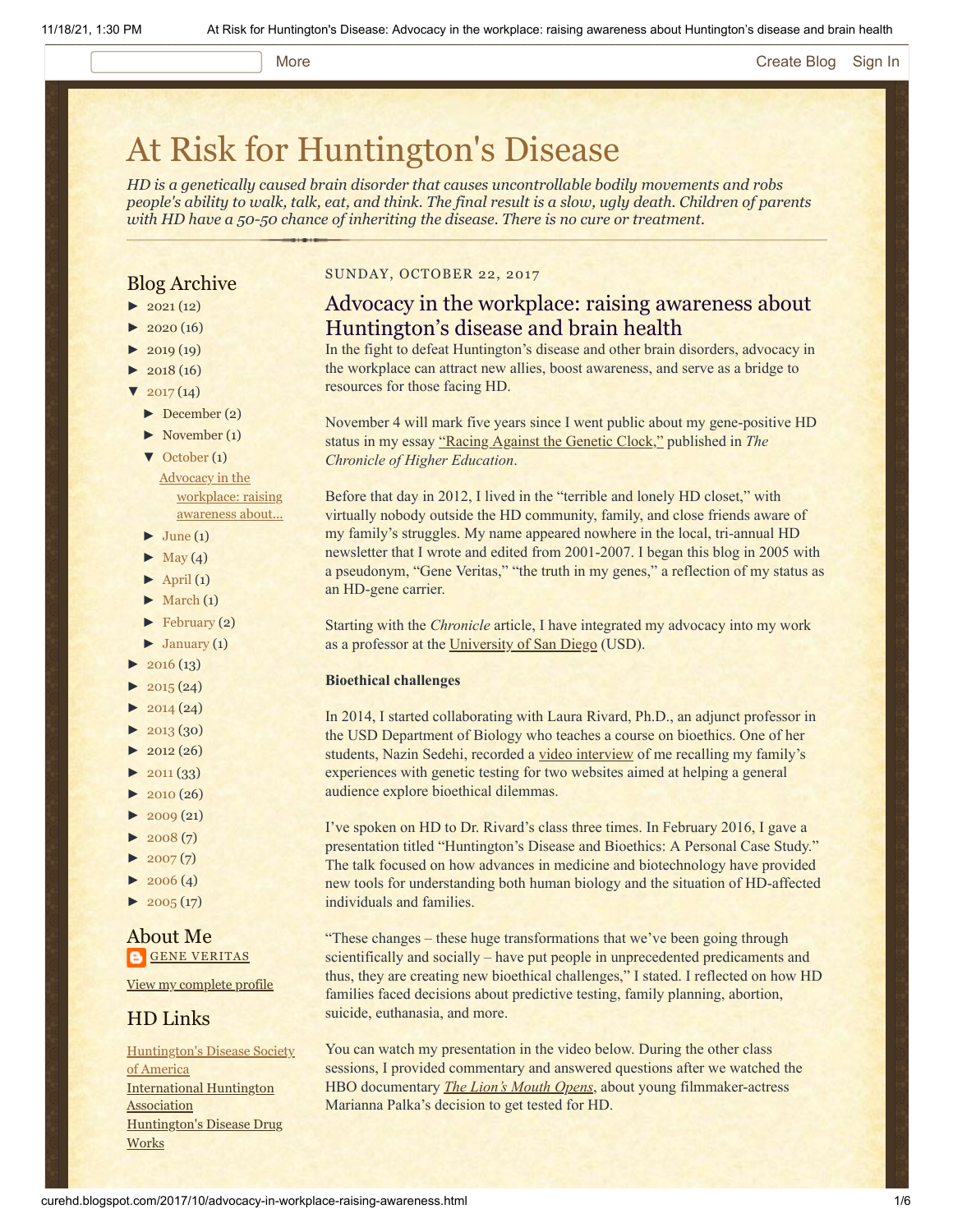[Huntington's](http://www.hdlighthouse.org/) Disease **Lighthouse Hereditary Disease** [Foundation](http://www.hdfoundation.org/) [Huntington's](http://www.hdac.org/) Disease Advocacy Center Thomas [Cellini Huntington's](http://www.ourtchfoundation.org/) **Foundation** HDSA [Orange](http://www.hdsaoc.org/) County (CA) Affiliate HD Free with [PGD!](http://www.hdfreewithpgd.com/) [Stanford](http://www.stanford.edu/group/hopes/) HOPES Earth Source [CoQ10,](http://www.escoq10.com/) Inc.

## HD Blogs and Individuals

Chris Furbee: [Huntingtons](http://www.huntingtonsdance.org/) Dance Angela F.: Surviving [Huntington's?](http://survivinghuntingtons.blogspot.com/) Heather's [Huntington's](http://heatherdugdale.angelfire.com/) Disease Page



[Huntington's Disease and Bioethics: A Personal Case Study](https://vimeo.com/154872479) from [Gene Veritas](https://vimeo.com/user6019843) on [Vimeo.](https://vimeo.com/)

### **'You are precious'**

My advocacy reached a milestone in May, when I traveled with my family to Rome to help represent the U.S. HD community at HDdennomore: Pope Francis' Special Audience with the Huntington's Disease Community in Solidarity with South America. I reported on the audience in several blog posts [\(click here](http://curehd.blogspot.com/2017/05/pope-francis-declares-huntingtons.html) to read one example).

My trip was made possible by USD's College of Arts and Sciences, the Frances G. Harpst Center for Catholic Thought and Culture (CCTC), the International Center, and the Department of History. Back home, on September 28 I gave a talk exploring the social, scientific, and religious meaning of this extraordinary event. Some 60 students, faculty, and members of the San Diego HD community attended.

In one of the most emotional speeches I have given, I repeated the words of Francis' address that most moved me:

*For Jesus, disease is never an obstacle to encountering people, but rather, the contrary. He taught us that the human person is always precious, always endowed with a dignity that nothing and no one can erase, not even disease. Fragility is not an ill. And disease, which is an expression of fragility, cannot and must not make us forget that in the eyes of God our value is always priceless. Disease can also be an opportunity for encounter, for sharing, for solidarity. The sick people who encountered Jesus were restored above all by this awareness. They felt they were listened to, respected, loved. May none of you ever feel you are alone; may none of you feel you are a burden; may no one feel the need to run away. You are precious in the eyes of God; you are precious in the eyes of the Church!*

I told the audience: "I saw HD turn my mother into a shadow of herself. I deeply fear losing my ability to speak and, especially, to write. Hearing that we HD people are 'precious' was a huge morale booster."

I hope that my presentation raises awareness about HD in the U.S. Catholic community and beyond, and helps spur at-risk individuals and others to exit the HD closet and join the movement.

You can watch the speech in the video below, recorded and edited by Scott Lundergan of USD media services.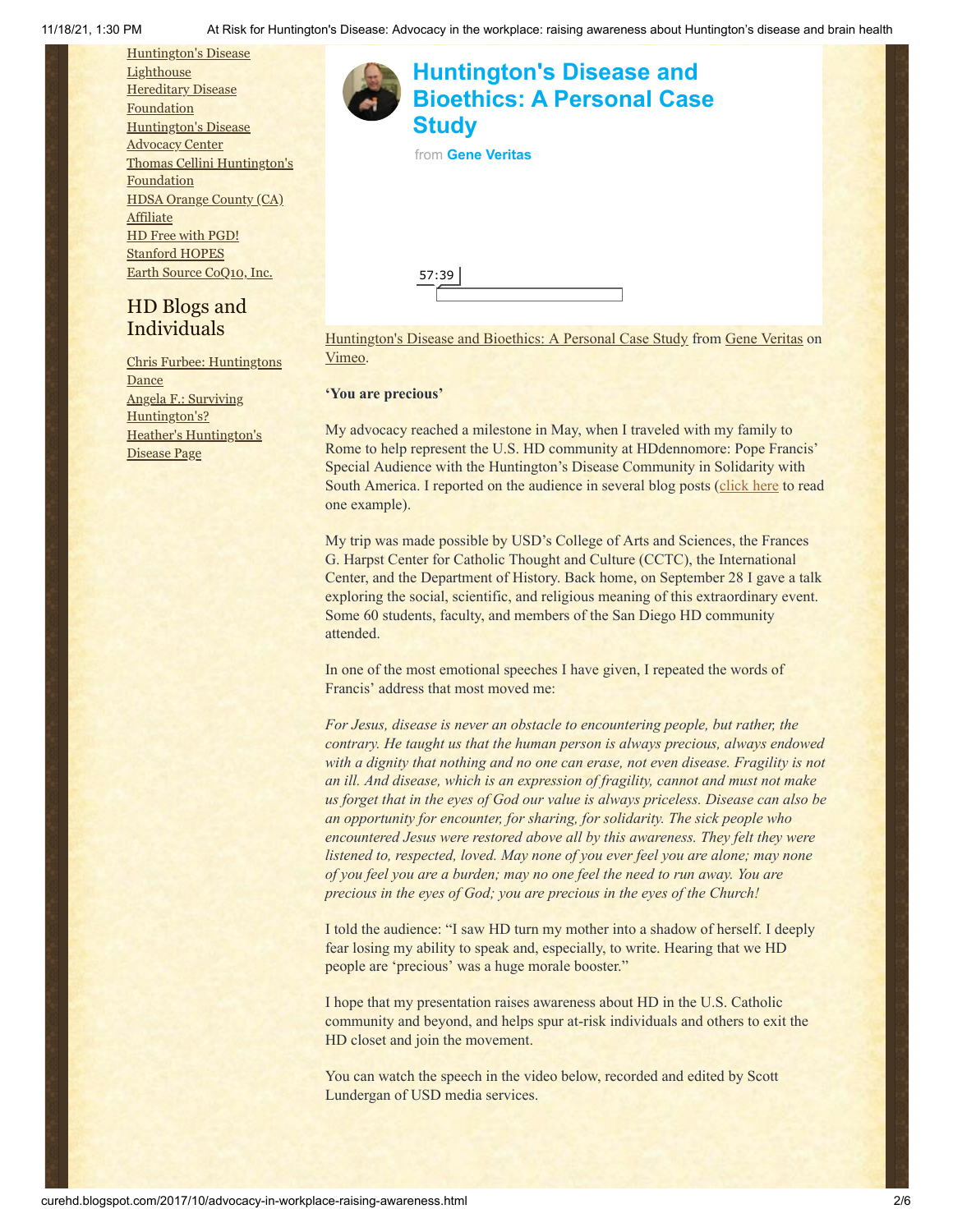

### **Warning about football's dangers**

On October 17, another dimension of my workplace advocacy – the effort to raise awareness at the university about the dangers of tackle football – reached a crescendo. A resolution to ban football at USD, proposed by Daniel Sheehan, Ph.D., Nadav Goldschmied, Ph.D., and me, was voted on in the Academic Assembly of the College of Arts and Sciences.

USD football is a non-scholarship sport, so its profile is not as high as at some campuses, but it has fervent fans among students, alumni, and even faculty. At a USD Faculty Senate meeting last December, President James T. Harris III, D.Ed., [reaffirmed his opposition to cancelling the program because, in his](https://www.sandiego.edu/president/about/biography.php?profile_id=1409]) words, "no universities have closed their football program […] because of concussion evidence yet."

In the weeks leading up to the meeting, I remembered Pope Francis' encouragement. I also frequently recalled my mother's struggle with HD and my father, the "HD warrior" who cared for her for more than a decade.

Our resolution focused on the scientific evidence about football's threat to the brain, especially the disease known as CTE (chronic traumatic encephalopathy), first seen in boxers in the 1920s and, over the past ten years, identified in the autopsies of an increasing number of National Football League, college, and high [school players. We cited the publication in July of an article in the](https://jamanetwork.com/journals/jama/article-abstract/2645104) *Journal of the American Medical Association* documenting CTE in 110 of 111 autopsies of decease NFL players. (For the resolution's rationale, [please click here](http://curehd.blogspot.com/2017/02/banning-college-football-urgent.html)[\)](http://curehd.blogspot.com/2017/02/banning-college-football-urgent.html%5d)).

CTE produces symptoms similar to HD and other neurological diseases such as aggressiveness and cognitive loss.

However, many faculty members defended the football program because of virtues such as character-building. Surprisingly, this group included biologists and other natural science specialists.

After one of the most heated faculty debates I have witnessed in 25 years at USD, the motion lost, 50-26. However, 30 professors abstained – reflecting perhaps discomfort about offending their colleagues and/or indecision on the matter.

As a brain health advocate, I was disturbed by the vote. In an upcoming article, I will explore the USD debate in detail, in particular how it shows how scientific evidence is often ignored or manipulated in critical debates, and what this means for the HD and other disease communities.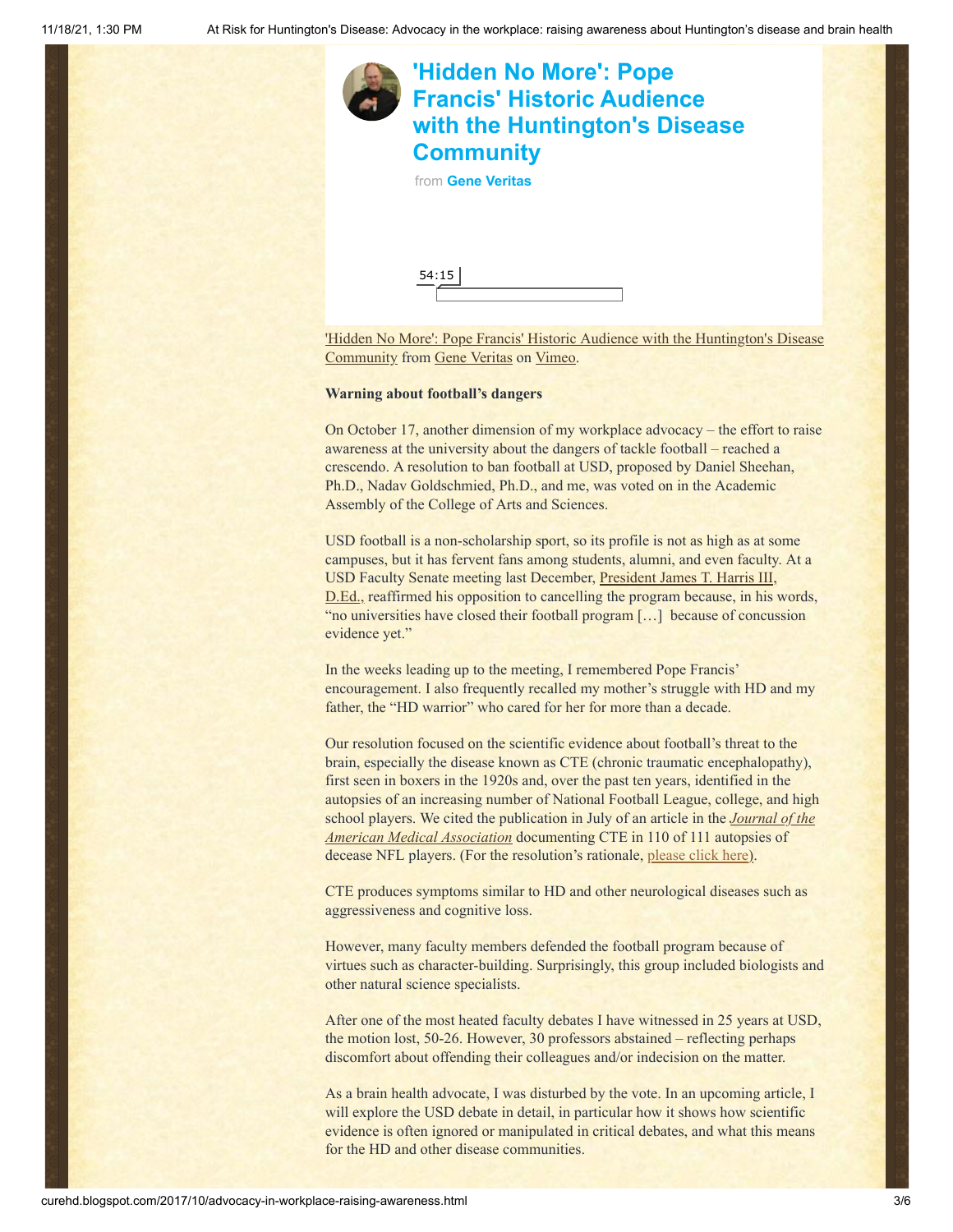11/18/21, 1:30 PM At Risk for Huntington's Disease: Advocacy in the workplace: raising awareness about Huntington's disease and brain health

Immediately after the assembly, I met with about 70 members of USD's chapter of Phi Delta Epsilon, the co-ed pre-medical fraternity, to speak on HD and the papal audience. I urged them, as future members of the health professions, to be aware of CTE and to safeguard the well-being of football players. I also defended the continued inclusion in our health system of those with pre-existing conditions like me who in the past often hid their potential illnesses.

Fraternity president Nicholas DiChristofano pledged that the organization would support the HD community.

### **A student stands up for her family**

As a result of my public stance, USD faculty members, students, and former students have supported the cause with generous donations and participation in the annual Team Hope Walk of the [San Diego Chapter](http://san-diego.hdsa.org/) of the Huntington's Disease Society of America (HDSA). Many read this blog.



*The Serbin Family Team of the 2014 HDSA-San Diego Team Hope Walk: from left to right, Dory Bertics, Bianca Serbin, Jane Rappoport, Gary Boggs, Prof. Yi Sun (of the USD History Department), Gene Veritas (aka Kenneth P. Serbin), Regina Serbin, and Allan Rappoport (photo by Bob Walker)*

Through my advocacy, I can connect people to HDSA's resources.

At day's end on October 17, I met with Sydney Smyer, a 19-year-old USD biology major.

On October 3, Sydney had sent me the following email, quoted here with her permission:

*My name is Sydney Smyer. I am a student here at USD and I attended your talk on Huntington's disease and the explanation of His Holiness, Pope Francis' involvement in the Huntington's disease community. I was quite moved and enlightened, Dr. Serbin. Huntington's disease runs in my family. My grandfather died from it as well as his father and three of his brothers. His remaining brother has recently been diagnosed with Huntington's disease. Soon I will be tested, especially because my mother refuses to be tested and my uncle has been showing symptoms for some years now. I think your words would enlighten my family and bring them to the fullness and understanding that is comforting in so much uncertainty for our family members.*

Sydney, whose family is Catholic, will share my #HDdennomore video with her family. They have an extremely rare disease known as HDL1, **Huntington's** disease-like syndrome, a genetic disorder producing HD-like symptoms.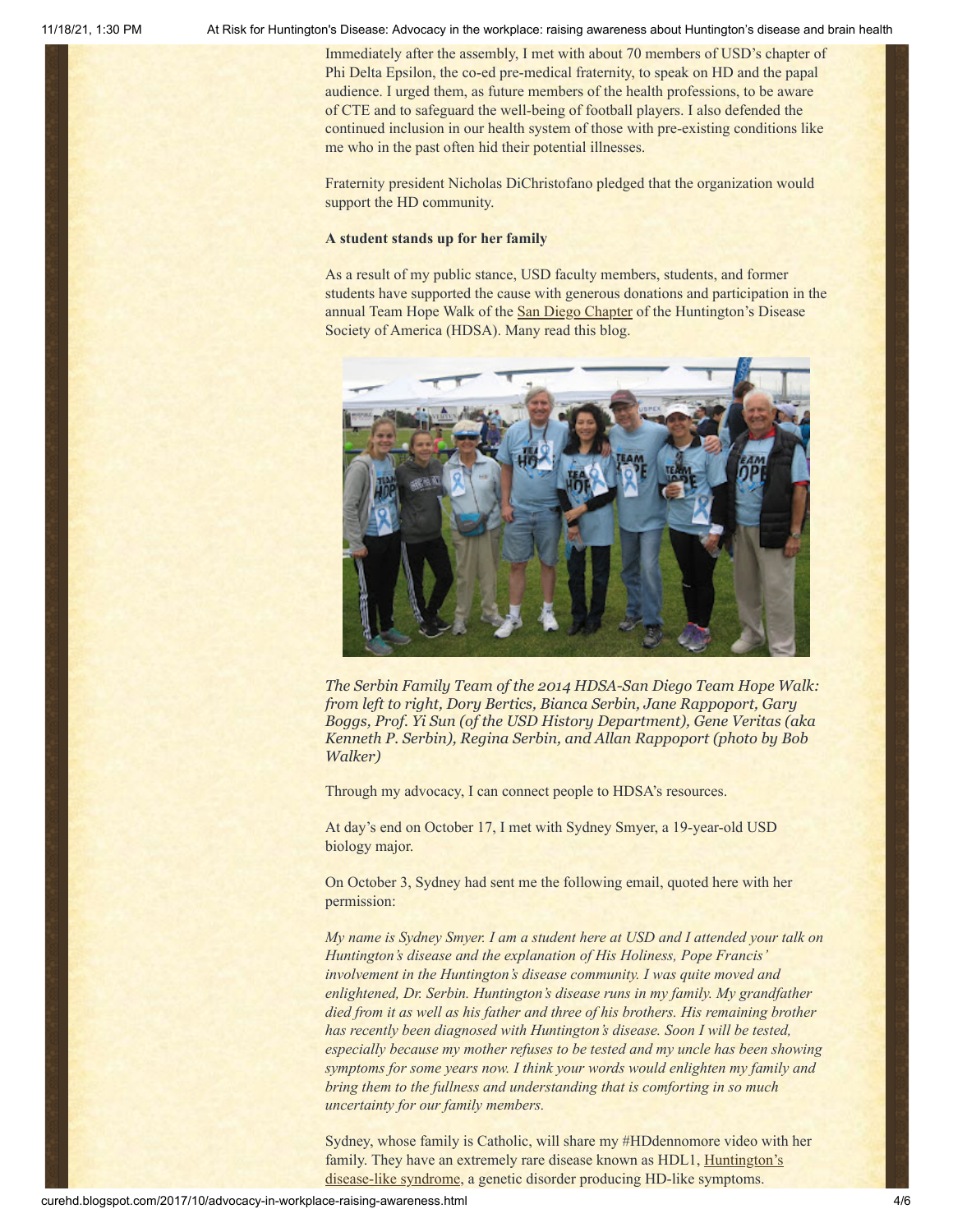Sydney and I talked for almost an hour about our journeys with HD. Though I mentioned my own past fears about my HD status jeopardizing my career and insurance, Sydney was adamant about facing HDL1 openly and standing up for her family.

She accepted my invitation to the October 30 meeting of the HDSA-San Diego support group, featuring the highly popular annual HD research update by Jody Corey-Bloom, M.D., Ph.D., the director of the local HDSA Center of Excellence for Family Services and Research.

### **Stepping forward**

To me, there is no more important work in the HD community than the mutual assistance we provide at the support group.

When I exited the HD closet five years ago, I did not imagine that one day a USD student would join our group.

I am grateful to USD and my colleagues for their support as the HD community seeks a treatment for this incurable disorder.

As a professor, I have the privilege of melding my academic work with advocacy.

However, many of us in the HD community have unique skills and positions with the potential for building bridges to our employers and others we associate with on personal and professional levels. Doing so can reap many unexpected benefits.

Sydney's courage should inspire us all to step forward.

| Posted by <u>Gene Veritas</u> at <u>9:00 PM</u> M M B C C C |  |  |
|-------------------------------------------------------------|--|--|
|                                                             |  |  |

Labels: [advocacy](http://curehd.blogspot.com/search/label/advocacy), [bioethics](http://curehd.blogspot.com/search/label/bioethics), [concussions](http://curehd.blogspot.com/search/label/concussions), [CTE](http://curehd.blogspot.com/search/label/CTE), Gene [Veritas](http://curehd.blogspot.com/search/label/Gene%20Veritas), [gene-positive](http://curehd.blogspot.com/search/label/gene-positive), [genetic](http://curehd.blogspot.com/search/label/genetic%20testing) testing , HD [closet](http://curehd.blogspot.com/search/label/HD%20closet) , [HDdennomore](http://curehd.blogspot.com/search/label/HDdennomore) , [HDL1](http://curehd.blogspot.com/search/label/HDL1) , [HDSA](http://curehd.blogspot.com/search/label/HDSA) , [Huntington's](http://curehd.blogspot.com/search/label/Huntington%27s%20disease) disease , [Jesus](http://curehd.blogspot.com/search/label/Jesus) , Laura [Rivard](http://curehd.blogspot.com/search/label/Laura%20Rivard) , Pope [Francis](http://curehd.blogspot.com/search/label/Pope%20Francis) , [support](http://curehd.blogspot.com/search/label/support%20group) group , [University](http://curehd.blogspot.com/search/label/University%20of%20San%20Diego) of San Diego

### 2 comments:



### **[Bev](https://www.blogger.com/profile/03503485303129848329) said...**

I love the way your courage in coming out of the HD closet has enabled you to help Sydney and the medical students you speak to. I may not meet you in person the way those students can, but I count on your blog for both information and inspiration. 10:28 AM, [October](http://curehd.blogspot.com/2017/10/advocacy-in-workplace-raising-awareness.html?showComment=1508779723469#c4164407682492219042) 23, 2017

### **Akila Ramanathan said...**

I support this blog you are a true inspirational to hd community.Keep up the good work.My sincere prayers & wishes serbin

10:32 PM, [October](http://curehd.blogspot.com/2017/10/advocacy-in-workplace-raising-awareness.html?showComment=1509168728302#c4007559471528922684) 27, 2017

Post a [Comment](https://www.blogger.com/comment.g?blogID=10081281&postID=2381611589615927701&isPopup=true)

### [Newer Post](http://curehd.blogspot.com/2017/11/a-time-for-hope-hdsas-50th-anniversary.html) **Newer Post [Older Post](http://curehd.blogspot.com/2017/06/ionis-huntingtons-disease-drug-step.html) Older Post**

[Home](http://curehd.blogspot.com/)

Subscribe to: [Post Comments \(Atom\)](http://curehd.blogspot.com/feeds/2381611589615927701/comments/default)